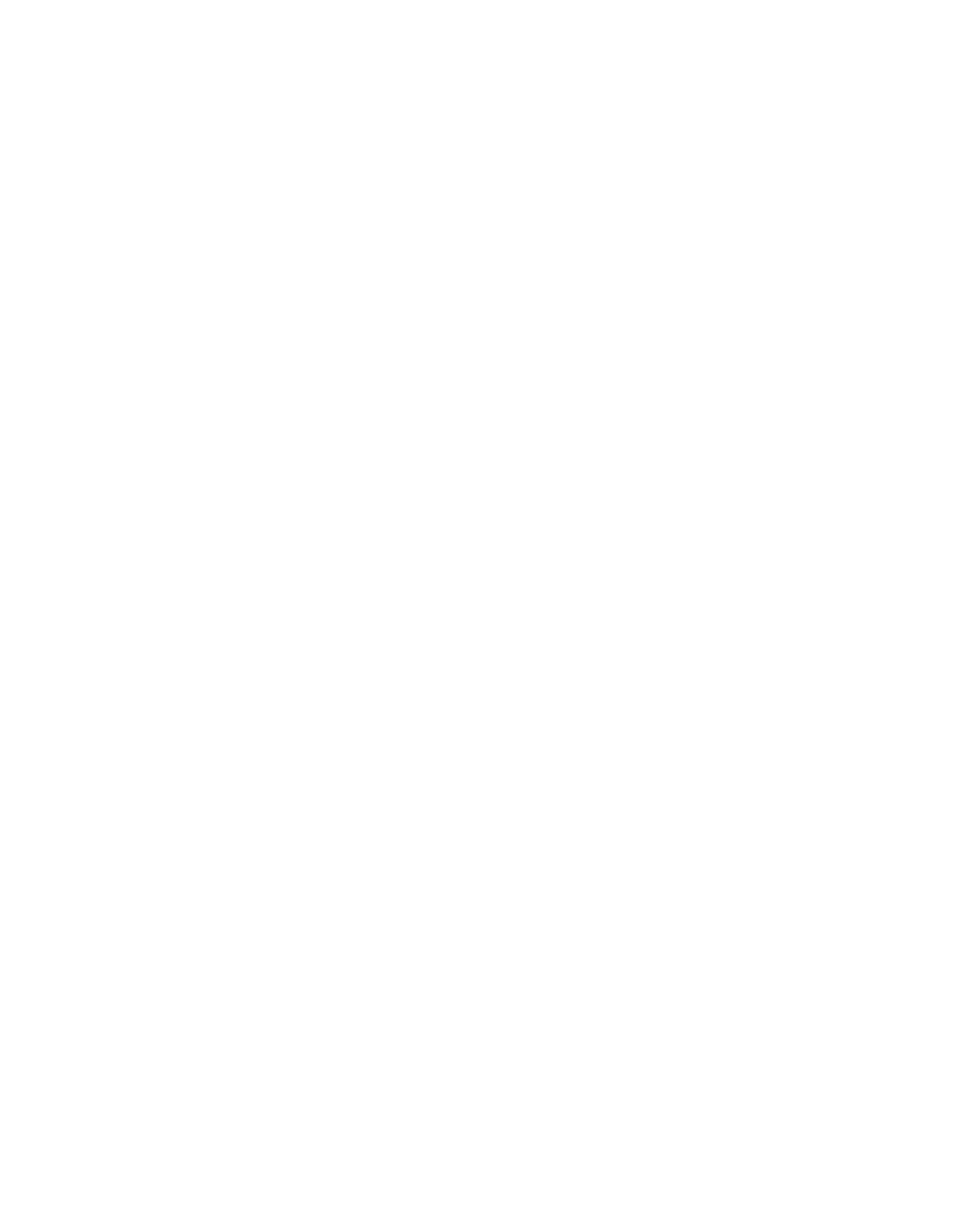### **SECTION 15057 DUCTILE IRON WATER PIPE AND FITTINGS**

#### <span id="page-2-0"></span>**PART 1 - GENERAL**

#### <span id="page-2-1"></span>1.01 REQUIREMENT

It is required that the contractor shall furnish, unload and string along the trench site, all pipe and material as hereinafter described in these specifications. All fabrication, workmanship, material, and testing of pipe shall conform to the latest revision of the specifications.

#### <span id="page-2-2"></span>1.02 DELIVERY

- A. Transport, deliver, unload, store and handle all materials in a manner to prevent damage to the materials or the work.
- B. All damaged, broken or otherwise defective materials will be rejected.
- C. Store all circular rubber gaskets and special lubricants in packaged materials with the manufacturer's name, brand and all other applicable data plainly marked thereon.

#### <span id="page-2-3"></span>1.03 QUALITY ASSURANCE

- A. American Water Works Association (AWWA).
	- 1. Ductile iron pipe centrifugally cast in metal molds or sand-lined molds for water or other liquids ANSI A21.51 (AWWA C151).
	- 2. Cement mortar lining for ductile iron and gray iron pipe and fittings for water ANSI A21.4 (AWWA C104).
	- 3. Rubber gasket joints for ductile iron and gray iron pressure pipe and fittings (ANSI A21.11 (AWWA C111).
	- 4. Standard for disinfecting water mains ANSI/AWWA C601.
	- 5. Installation of gray and ductile cast iron water mains and appurtenances ANSI/AWWA C600.
	- 6. Thickness design of ductile iron pipe ANSI A21.50 (AWWA C150).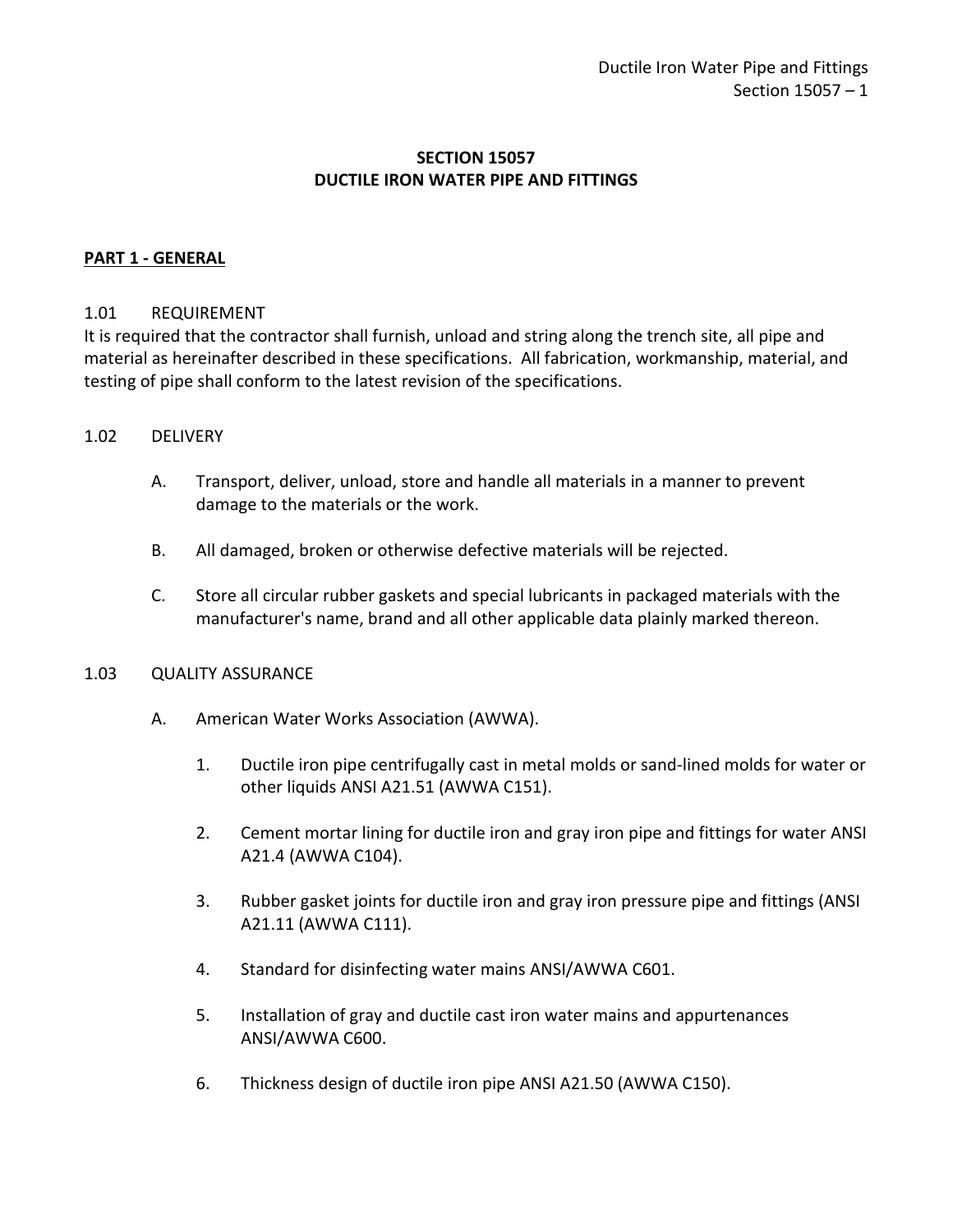Ductile Iron Water Pipe and Fittings Section 15057 – 2

#### <span id="page-3-0"></span>1.04 MEASUREMENT AND PAYMENT

<span id="page-3-1"></span>Payment for pipe shall be made on a unit price basis per lineal foot of pipe.

### **PART 2 - PRODUCT**

#### <span id="page-3-2"></span>2.01 TYPE OF PIPE

Ductile iron pipe shall conform to ANSI A21.51 (AWWA C151) class to thickness designed per ANSI 21.50 (AWWA C150), Tar (Seal) coated and cement mortar lined per ANSI A21.4 (AWWA C104) unless otherwise specified, with bolted mechanical joints or push-on joints as indicated on the plans or special provisions. Delivered pipe to include 5% +/- short joints.

#### <span id="page-3-3"></span>2.02 CLASS OF PIPE

Ductile iron pipe shall be Class 50 unless otherwise noted.

### <span id="page-3-4"></span>2.03 TYPE OF FITTINGS

Fittings shall be gray or ductile iron and shall conform to ANSI A21.10 (AWWA C110) or A21.53 (AWWA C153), and ANSI A21.11 (AWWA C111). Fittings shall be bolted mechanical joints or push-on joints unless otherwise indicated on the plans, bid items, or the special provisions. Fittings shall be tar (seal) coated and cement mortar lined per ANSI A21.4 (AWWA C104). Above grade fittings shall be flanged and from the list of approved manufacturers.

### <span id="page-3-5"></span>2.04 SERVICE CONNECTION OUTLETS

Service connection outlets shall be bronze service saddles with CS threads for receiving a bronze corporation stop in accordance with EMWD Standard Drawing B-590, Type B. Service Saddle shall be Mueller, Jones or approved equal, for piping up to 16". Piping 16" and larger shall not be tapped for domestic services.

#### <span id="page-3-6"></span>2.05 POLYETHYLENE ENCASEMENT

All ductile or gray iron pipe and fittings shall be polyethylene encased at the time of installation. Polyethylene encasement and installation shall be in accordance with ANSI/AWWA C105.

### <span id="page-3-7"></span>2.06 RESTRAINED SYSTEM

Approval by the pipe manufacturer of the restrained system that the contractor intends to use must be included as part of the material submittal to the Engineer.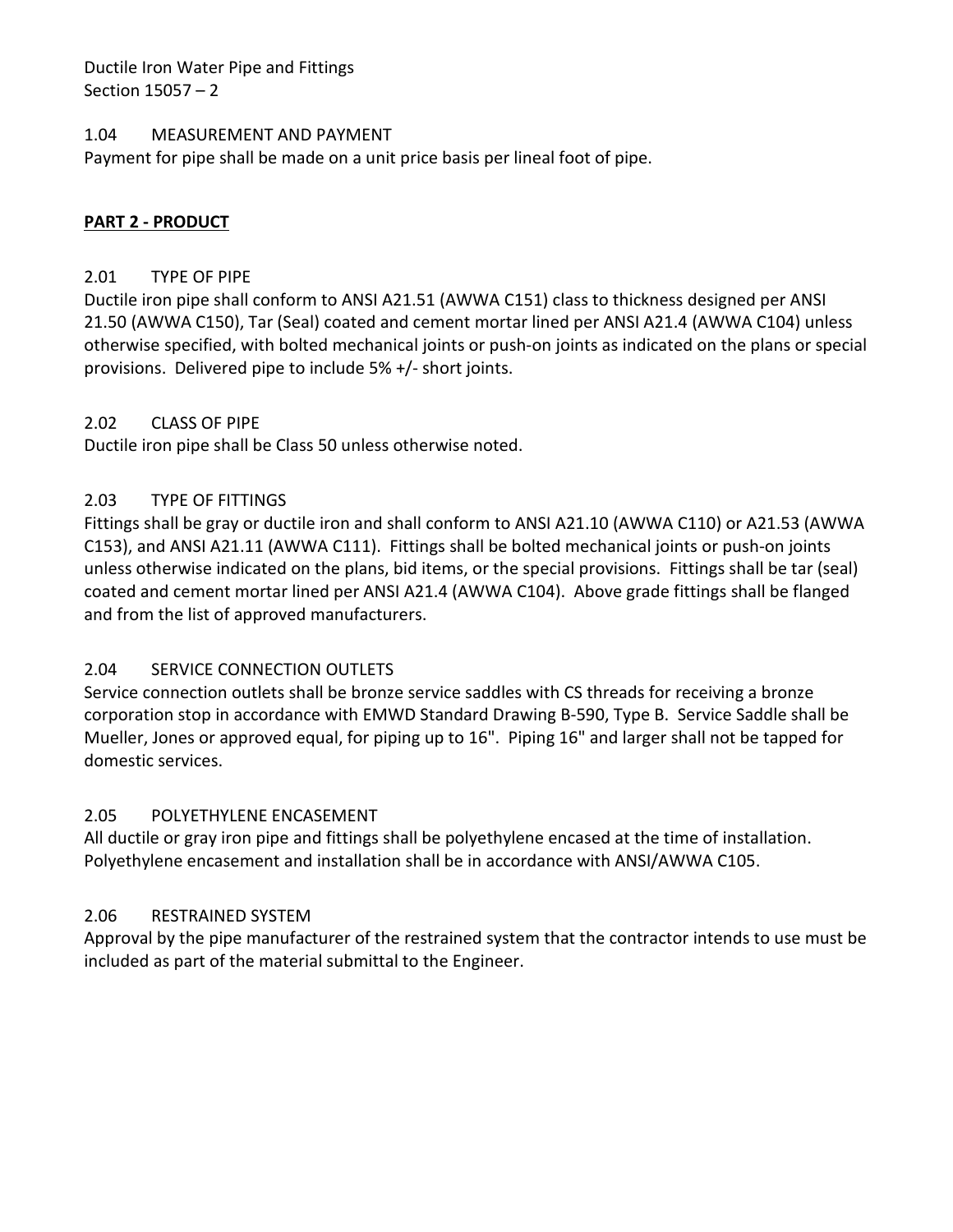### <span id="page-4-0"></span>**PART 3 - EXECUTION**

### <span id="page-4-1"></span>3.01 INSTALLATION

Ductile iron pipe shall be installed in accordance with ANSI/AWWA C600 and Section 02718 of EMWD Specifications.

**END OF SECTION 15057**